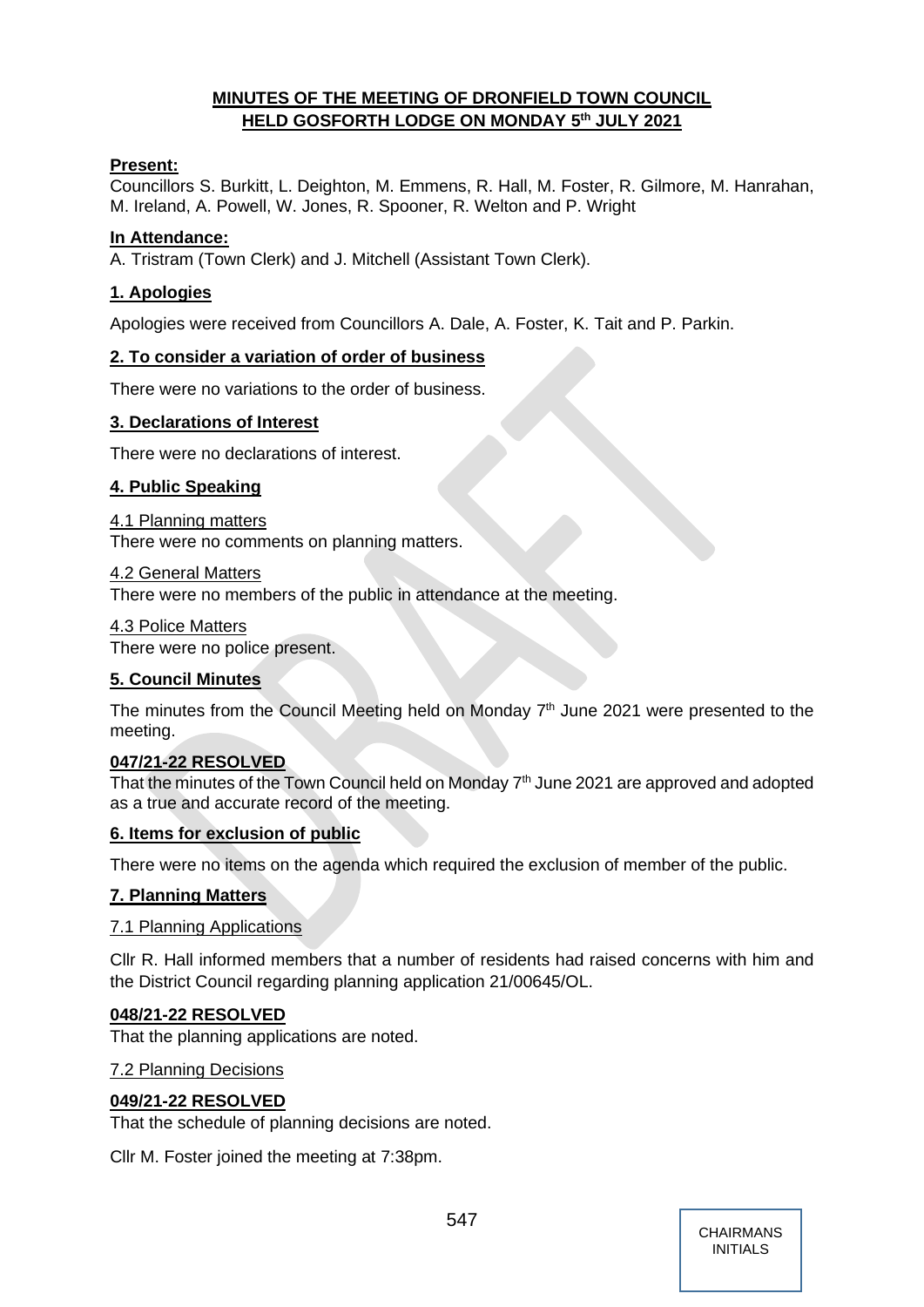# **8. Flag Flying Policy**

Members were presented with a copy of the Flag Flying Policy.

## **050/21-22 RESOLVED**

That the Flag Flying Policy is adopted by the Town Council.

# **9. Outside Services Report**

The following tasks have been carried out in June 2021.

Litter/Dog Bins - The litter and dog bins continue to be emptied on a weekly basis, this is carried out every Thursday and consists of 2 men doing the whole route. The emptying of dog bins on a Monday around the Golf course and Hilltop area has now been added to the daily task carried out on a Monday morning.

A visual inspection of the play areas/equipment is carried out at the same time. Anything that is picked up on the Visual inspection is entered into the Play Area Inspection folders for each area when staff return back to the workshop. Items that can be rectified by O/S staff will be repaired, if we have the parts before the next visual inspection takes place.

Cemetery - The baskets are emptied around the Cemetery on a Monday and Friday.

Litter Picking – All the play areas are litter picked on a Tuesday which included the hedge rows around the parks.

Grass Cutting – Outside Services staff are now cutting all DTC open spaces, parks and children's play areas on a fortnightly basis.

Cemetery Grass Cutting – The Cemetery grass areas are being cut on a fortnightly basis the week after cutting DTC grass.

Footpaths – All DTC footpaths have been strimmed and cut back around the Town.

Footpath - Cliffe Park – The footpath at the top of Cliffe Park has now been resurfaced.

Coal Aston Tennis Courts – The tarmac has been painted and white lined the tennis nets are being installed 28<sup>th</sup> June and will be open for the public to play tennis.

Ford Close - We still have a further area that requires all the brambles and overgrown hedge to be removed which is overgrowing into the allotments, this work will be carried out over the next few weeks.

Hanging Baskets – The hanging baskets have been installed onto the lighting columns around the Town, there are 20 lighting columns that have baskets attached, and we also have 3 baskets attached to the beacon at Sindlefingen Park.

There are 5 lighting columns at Cliffe Park that has baskets attached along with 9 baskets attached to the fencing as you enter the park.

The window boxes at the Civic Hall have also been planted.

The baskets are being watered twice weekly, especially as when they were installed we were having some of the hottest days of the year, we are still continuing to water them on a Monday and Friday. Whilst out watering the baskets we also help out by watering both the ladles, opposite Coach and Horses and opposite Three Tuns Pub.

Flower Beds – The summer bedding plants have all been planted within the flower beds. This year we have had 7,100 plants which consist of – Begonias, Geraniums, Petunias, Salvia and Marigolds – American and French. They have been planted in the 16 flower beds along with the Cemetery having 450 plants also.

We have been out watering the flower beds also this year as when they were planted it was during the hot weather and some of the beds were struggling due to the lack of water, with the bit of rain we have had they seem to be coming back ok now.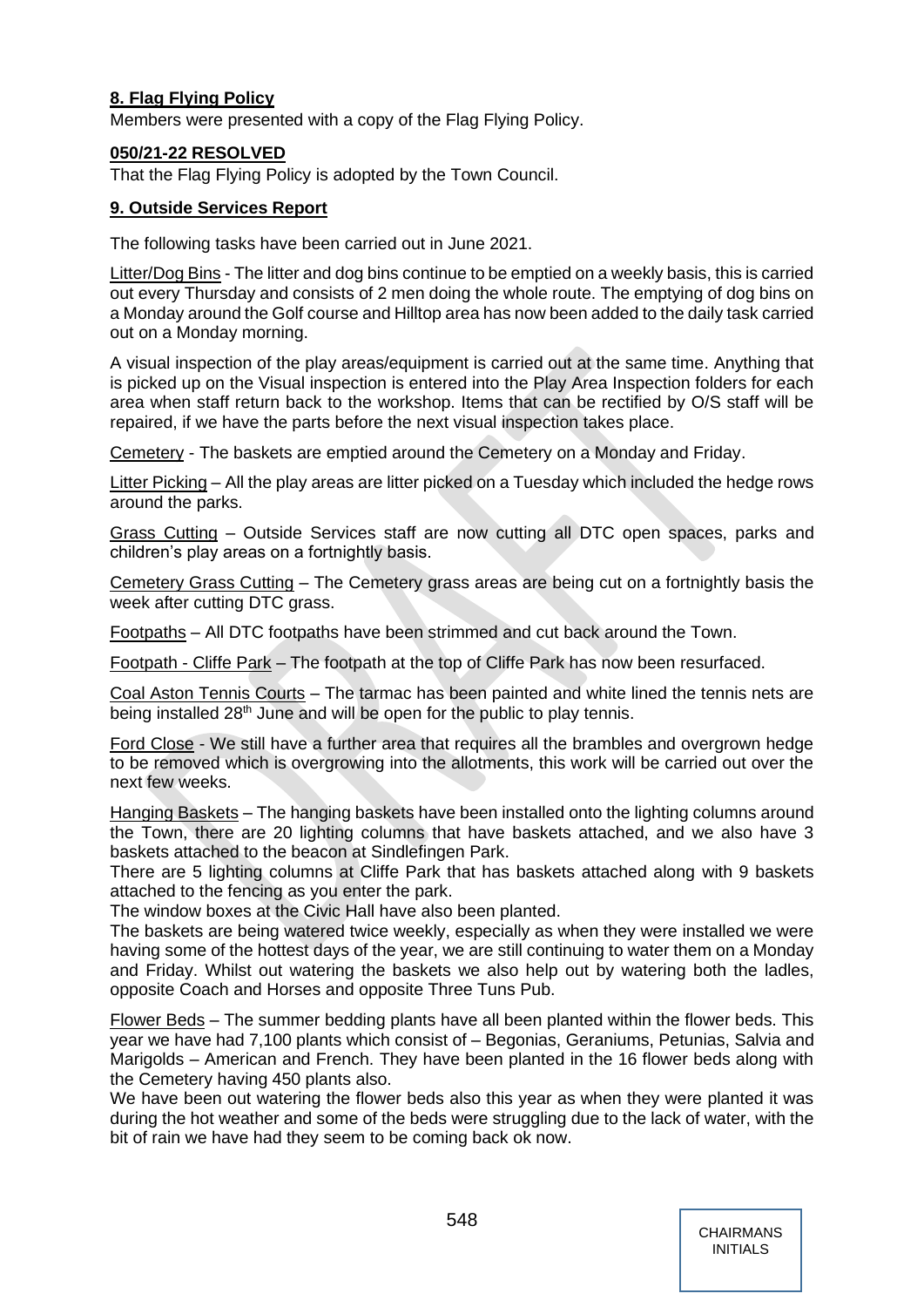Wild Flower Meadows – The wild flowers meadows at both sites, Sindlefingen Park and Hilltop are now starting to sprout through, you can now visually see the areas that have been planted and soon see the variety of plants coming through.

Cliffe Park – All drain gulleys have been vacuumed and cleaned out around the park. 2 new drain gulleys installed due to broken spars on top.

## **Play Areas**

Birches Fold - nothing to report

Cliffe Park – The roundabout has now been repaired by Creative Play. An Operational Inspection was carried out by Creative Play. The seesaw is now out of action, waiting on report from Creative Play as to when this will be repaired.

Hilltop – new bin installed.

Moonpenny Way – Refurbishment to park to start end July.

Sindlefingen Park – The zip wire and Basket swing has still to be repaired, an order has been placed.

Stonelow – nothing to report

Dronfield Woodhouse – nothing to report

Lundy Rd – Repairs required under seesaw seats, awaiting supplier.

Marsh Ave – New bin installed.

Cemetery Rd – Goal Posts removed and new sets ready to be installed.

### **Tennis courts**

Dronfield Woodhouse

Coal Aston – The courts have been painted and white lined and the tennis nets have been installed and the courts are open from Monday 28<sup>th</sup> June 2021.

Cliffe Park – cleaning planned for July, awaiting confirmation of exact date.

## **Bowling Greens**

All 3 bowling greens are in good condition.

#### Other Tasks

Agendas and other DTC material placed on notice boards and are removed when meetings/events have taken place.

Banners removed/replaced on from the front of the Civic Hall when required. Various reports have been actioned around the Town.

## **051/21-22 RESOLVED**

That the Outside Services report is noted.

## **10. Meeting Reports**

## **10.1 Events Advisory Committee Meeting**

Members received the minutes from the Events Advisory Committee Meeting held on 8<sup>th</sup> June 2021.

## **052/21-22 RESOLVED**

That the procedure for the loss a senior public figure is adopted, and any items required to implement the procedure are purchased.

#### **053/21-22 RESOLVED**

That the minutes of the Events Advisory Committee are noted.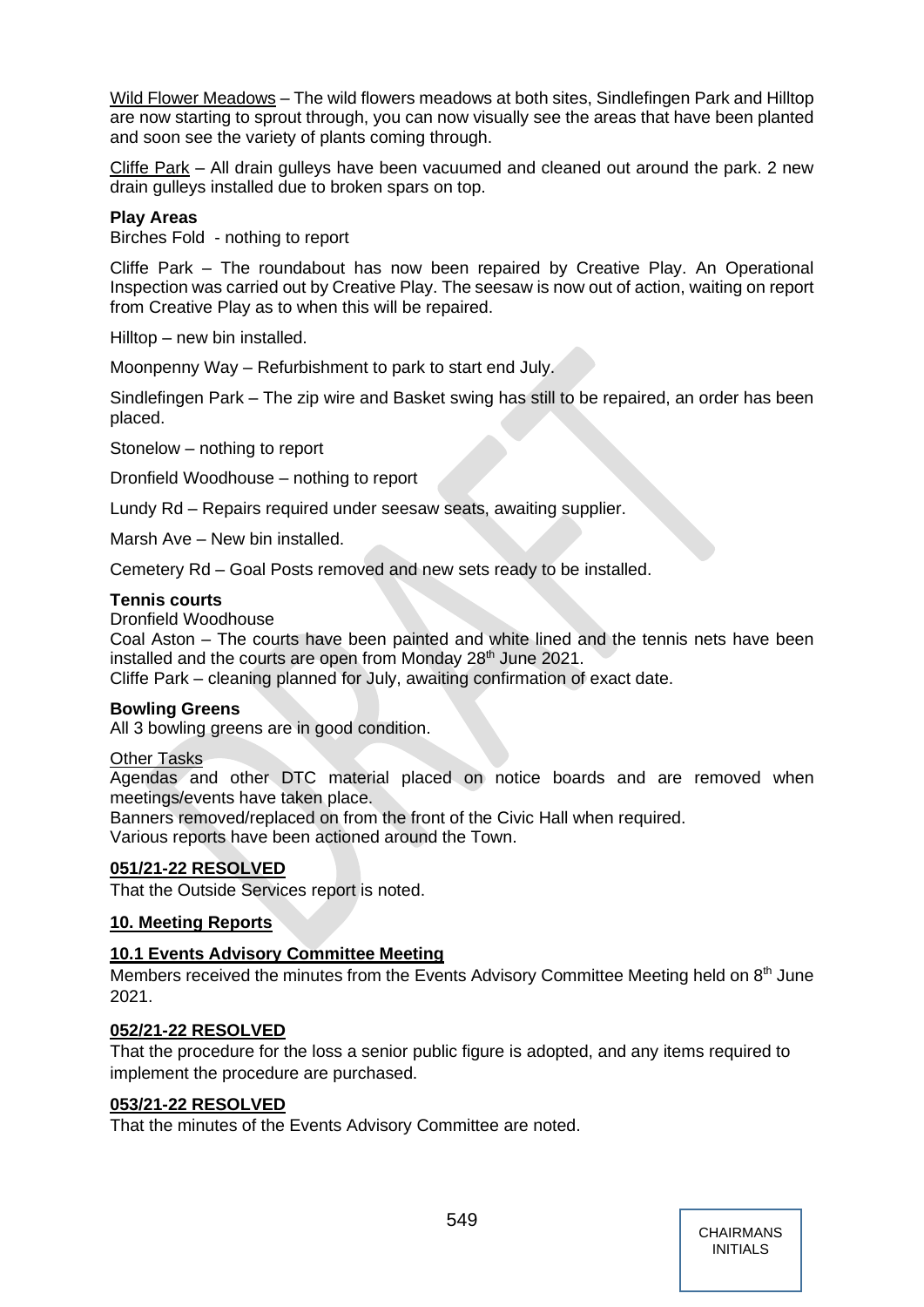# **10.2 Events Advisory Committee Meeting**

Members received the minutes from the Events Advisory Committee meeting held on 21<sup>st</sup> June 2021.

# **054/21-22 RESOLVED**

That 50 barriers are purchased plus two stillages for storage of the barriers at a total cost of £1,585.50.

## **055/21-22 RESOLVED**

That the minutes of the Events Advisory Committee meeting are noted.

# **10.3 Parks & Recreation Advisory Committee Meeting**

Members received the minutes from the Parks & Recreation Advisory Committee meeting held on 22nd June 2021.

## **056/21-22 RESOLVED**

That the revised quote of £3,966 + VAT to resurface the footpath into Cemetery Road Park is accepted and that any boundary issues are resolved by the Town Clerk ahead of the resurfacing.

# **057/21-22 RESOLVED**

That the Play Inspection Company are appointed to conduct two operational inspections at a cost of £55 per play area per inspection and to then review the quality of these inspections.

# **058/21-22 RESOLVED**

That the minutes of the Parks & Recreation Advisory Committee meeting are noted.

# **10.2 Events Advisory Committee Meeting**

Members received the minutes from the Events Advisory Committee meeting held on 23<sup>rd</sup> June 2021.

## **059/21-22 RESOLVED**

That the minutes of the Events Advisory Committee meeting are noted.

## **10.2 Environmental Advisory Committee Meeting**

Members received the minutes from the Environmental Advisory Committee meeting held on 30th June 2021.

## **060/21-22 RESOLVED**

That the vinyl wrap on the electric van is progressed at a maximum cost of £725 + VAT pending two further quotes.

# **061/21-22 RESOLVED**

That the minutes of the Environmental Advisory Committee meeting are noted.

# **11. Town Clerks Report**

## **Items for Decision**

**Grants Committee** – are recommending to council that Dronfest should be awarded a grant of between £300 and £500.

**Grants Committee** – are recommending to council that St John's Church grant application should be rejected as it doesn't meet the grant criteria.

**Grants Committee** – are recommending to council that Sew4Others should be awarded a grant of £69.20

**North East Derbyshire District Council** – requesting clarification that Dronfield Town Council wishes the Joint Burial Committee to continue and as such is requesting NEDDC to make a decision on the future of the Committee.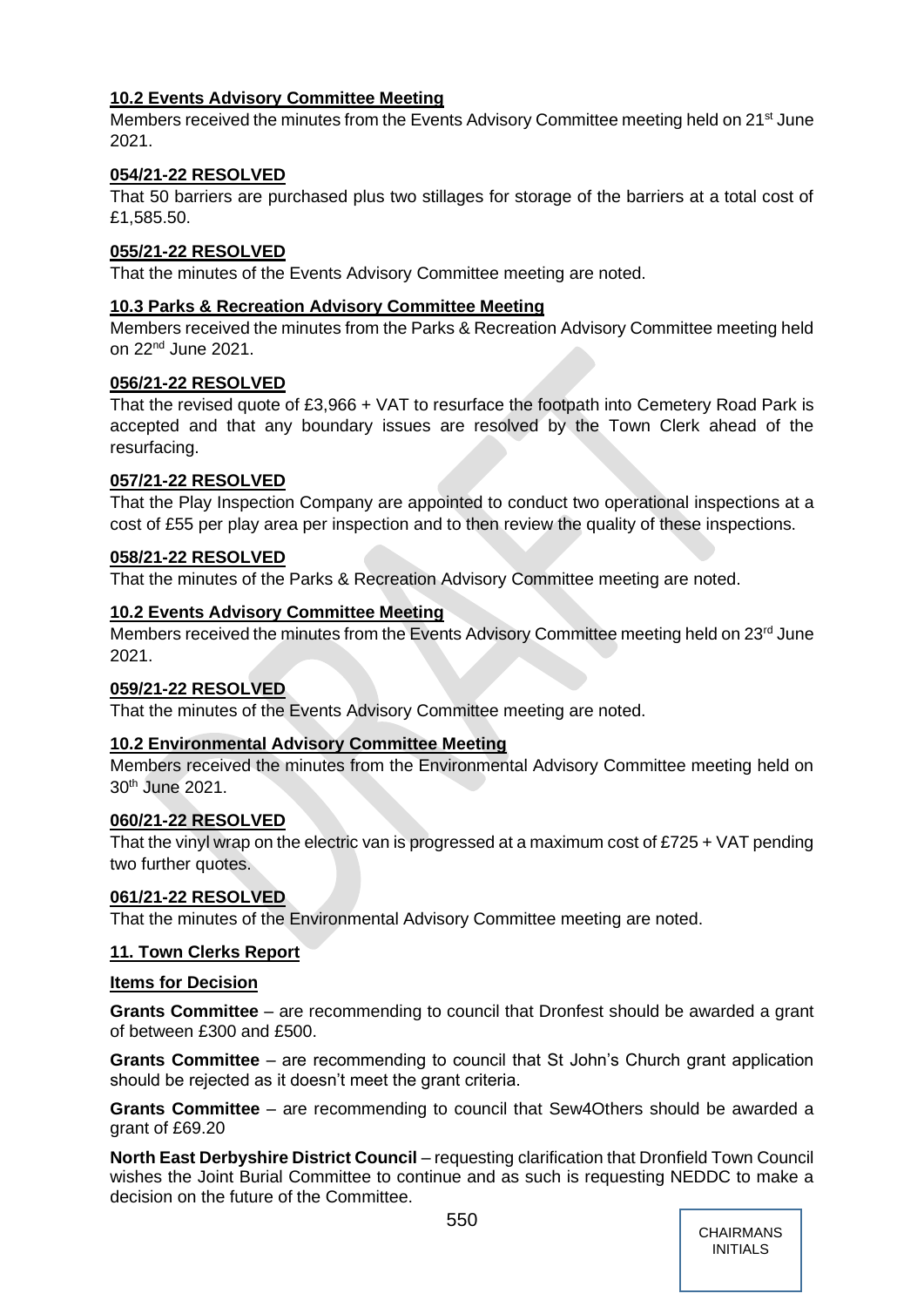# **Items for Information**

**Derbyshire County Council** - Section 18 of the Planning and Compulsory Purchase Act 2004 (as amended) requires Derbyshire County Council, in its role as Minerals, Waste and County Planning Authority, to prepare a Statement of Community Involvement (SCI). A copy of the draft revised Statement of Community Involvement can be viewed here: www.derbyshire.gov.uk/draftsci

Consultation on the draft revised Statement of Community Involvement runs for six weeks from 14 June 2021 to 25 July 2021, comments received after this time will not be considered.

**Derbyshire County Council** - Local Information Requirements for the Validation of Planning Applications – Draft for Consultation. A copy of the draft revised local list can be viewed on the council's website at the address below:

[https://www.derbyshire.gov.uk/environment/planning/planning](https://www.derbyshire.gov.uk/environment/planning/planning-applications/procplanapps/processing-planning-applications.aspx)[applications/procplanapps/processing-planning-applications.aspx](https://www.derbyshire.gov.uk/environment/planning/planning-applications/procplanapps/processing-planning-applications.aspx)

Comments on the draft Local List should be submitted to the County Council by 7 July 2021.

# **Correspondence Received**

# **062/21-22 RESOLVED**

That Dronfest is awarded a grant of £500.

# **063/21-22 RESOLVED**

That St Johns Church grant application is declined as it does not meet the grant criteria.

## **064/21-22 RESOLVED**

That Sew4others is awarded a grant of £69.20

### **065/21-22 RESOLVED**

That the Town Council wishes the Joint Burial Committee to continue.

## **066/21-22 RESOLVED**

That the Town Clerk Report is noted.

## **12. Financial Reports**

Members received an income and expenditure report, bank reconciliations and the schedule of receipts and schedule of payments for May 2021.

# **067/21-22 RESOLVED**

That payments of £51,738.88 for May 2021 are approved.

## **068/21-22 RESOLVED**

To note the schedules of receipts for May 2021.

## **069/21-22 RESOLVED**

To note the Bank Reconciliations for the period ending 31<sup>st</sup> May 2021.

## **070/21-22 RESOLVED**

To note the Income and Expenditure for the period ending 31<sup>st</sup> May 2021.

## **13. Exclusion of the Press and the Public**

## **071/21-22 RESOLVED**

That in view of the confidential nature of the business about to be transacted it is advisable in the public interest, that the press and public be temporarily excluded and the are instructed to withdraw.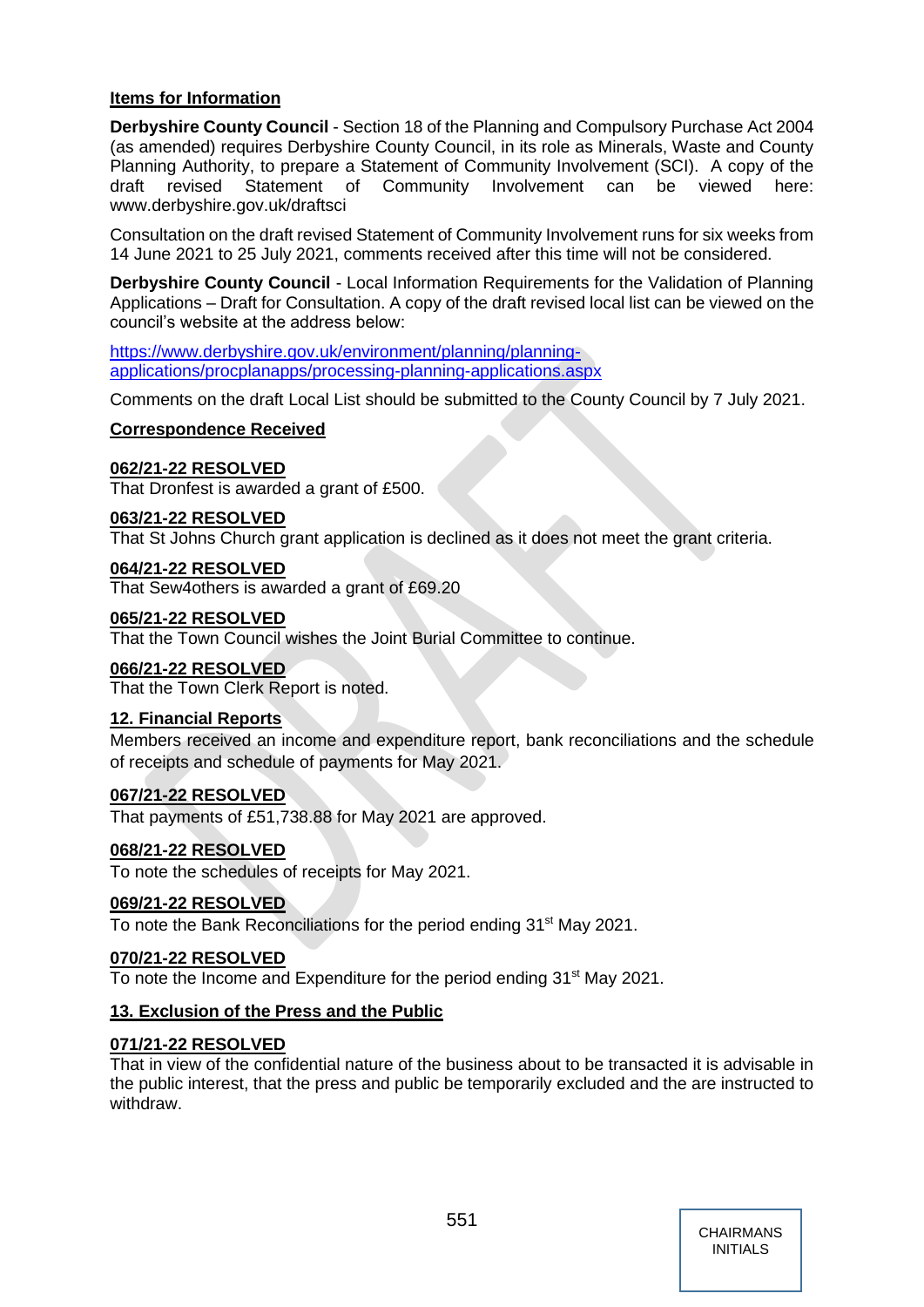# **14. Meeting Reports**

## **14.1 Properties Advisory Committee Meeting**

Members received the minutes from the Properties Advisory Committee meeting held on 21<sup>st</sup> June 2021.

### **072/21-22 RESOLVED**

That two pairs of steel, anti-vandal, locking goal posts are purchased at a cost of £991.76 per pair for use at Coal Aston and Dronfield Woodhouse.

### **073/21-22 RESOLVED**

To grant permission for a tree to be felled on land south of Dronfield Junior School, with the cost covered by Dronfield Junior School.

### **074/21-22 RESOLVED**

That the minutes of the Properties Advisory Committee meeting are noted.

### **14.2 Cemetery Advisory Committee Meeting**

Members received the minutes from the Cemetery Advisory Committee meeting held on 22<sup>nd</sup> June 2021.

### **075/21-22 RESOLVED**

That the quote of £10,520 for remedial works to the chapel is accepted with a further £2,000 contingency delegated to the Town Clerk in consultation with the Chair of the Cemetery Committee for any unexpected issues that may arise.

### **076/21-22 RESOLVED**

That the minutes of the Cemetery Advisory Committee meeting are noted.

The meeting closed at 8:24pm.

|--|--|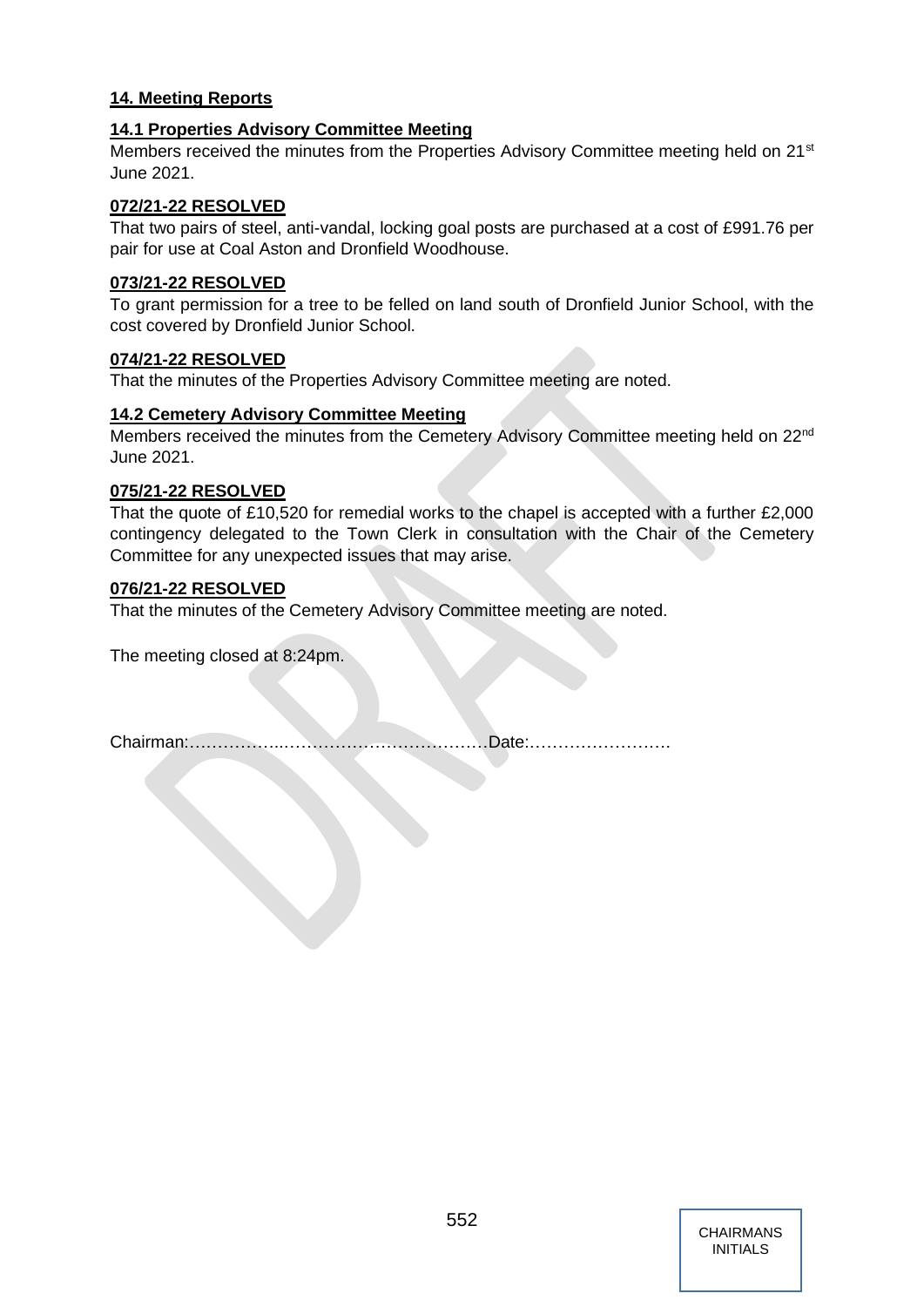# **DRONFIELD TOWN COUNCIL PLANNING APPLICATIONS SUBMITTED TO COUNCIL ON MONDAY 5 th JULY 2021**

| <b>No</b> | <b>Reference</b> | <b>Applicant</b>                                    | Location                                                               | <b>Details</b>                                                                                                                                                                                        |
|-----------|------------------|-----------------------------------------------------|------------------------------------------------------------------------|-------------------------------------------------------------------------------------------------------------------------------------------------------------------------------------------------------|
| 1.        | 21/00490/FLH     | Miss Susan<br>Hague                                 | 2 Longcroft Road<br><b>Dronfield</b><br>Woodhouse<br>Dronfield S18 8XX | Erection of fence to<br>front                                                                                                                                                                         |
| 2.        | 21/00508/FLH     | <b>Steve Sword</b>                                  | 26 Hallowes Lane<br>Dronfield S18 1SS<br>for Steve Sword               | Reinstatement of the<br>stone wall around the<br>front facade of the<br>building alongside the<br>instatement of the<br>driveway back to its<br>previous design (Listed<br>Building)                  |
| 3.        | 21/00509/LB      | <b>Steve Sword</b>                                  | 26 Hallowes Lane<br>Dronfield S18 1SS                                  | <b>Listed Building consent</b><br>for reinstatement of the<br>stone wall around the<br>front facade of the<br>building alongside the<br>instatement of the<br>driveway back to its<br>previous design |
| 4.        | 21/00519/FLH     | Mr Dennis<br>Greatbatch                             | Garage Site The<br><b>Avenue Dronfield</b>                             | Erection of a double<br>garage                                                                                                                                                                        |
| 5.        | 21/00523/FLH     | : Mr Blandford                                      | 12 Cunliffe Street<br><b>Coal Aston Dronfield</b><br><b>S18 3AF</b>    | Two storey side and<br>rear extension                                                                                                                                                                 |
| 6.        | 21/00526/FLH     | <b>Helen Hughes</b><br><b>And Robert</b><br>Kodheli | 40 Barnes Avenue<br><b>Dronfield</b><br>Woodhouse                      | Single storey rear<br>extensions (including<br>conversion of existing<br>garage) and 2 storey<br>side and front<br>extensions                                                                         |
| 7.        | 21/00534/FLH     | Mr Tom Schofield                                    | 162 Carr Lane<br><b>Dronfield</b><br>Woodhouse<br><b>Dronfield</b>     | Application for a first<br>floor rear extension<br>(Conservation Area)                                                                                                                                |
| 8.        | 21/00535/DISCON  | Mr Jennifer<br>Durham                               | <b>Stone Close Coal</b><br><b>Aston Dronfield</b>                      | Application to<br>discharge conditions 3<br>(roofing materials), 4<br>(materials) and 5<br>(Mortar Mix) relating to<br>20/01017/LB                                                                    |
| 9.        | 21/00549/FLH     | Dr Andreas<br>Kyriacou                              | 57 Lea Road<br>Dronfield S18 1SD                                       | Erection of single<br>storey orangery with<br>raised decked area to<br>rear                                                                                                                           |
| 10.       | 21/00568/LB      | Dr Andrew Davie                                     | 1 Lea Road Dronfield<br><b>S18 1SB</b>                                 | Repair and restoration<br>works to roof<br>(Conservation<br>Area/Listed Building)                                                                                                                     |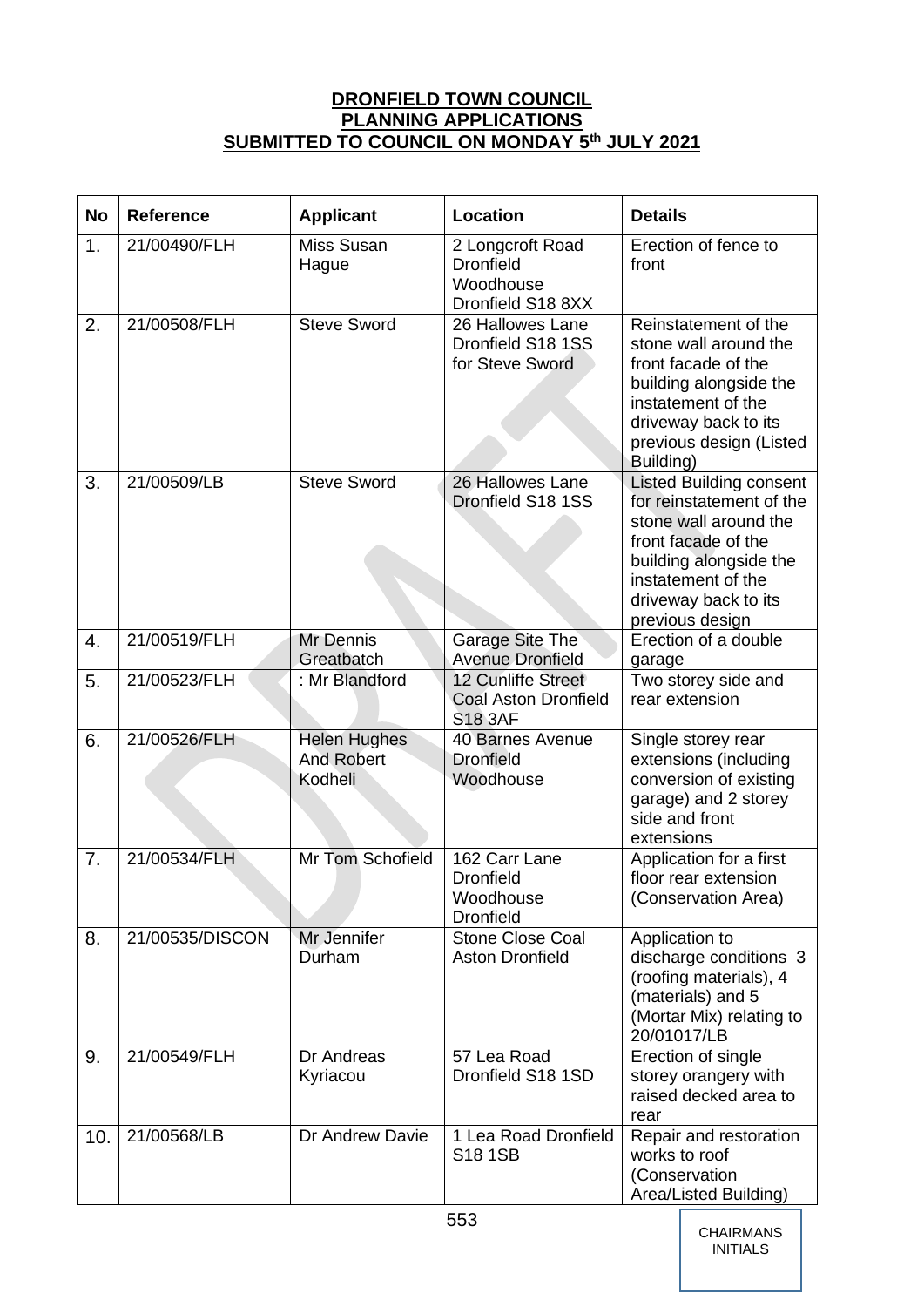| 11. | 21/00576/FLH    | Mr P Storey       | 38 Gomersal Lane<br>Dronfield S18 1RU                                                                                                            | Single storey side and<br>rear extension,<br>conversion of roof<br>space to facilitate living<br>accommodation with<br>rear dormers and<br>alterations to openings                                                                                                                                                                                                                          |
|-----|-----------------|-------------------|--------------------------------------------------------------------------------------------------------------------------------------------------|---------------------------------------------------------------------------------------------------------------------------------------------------------------------------------------------------------------------------------------------------------------------------------------------------------------------------------------------------------------------------------------------|
| 12. | 21/00589/FLH    | Mr J. Diskin      | 172 Longcroft Road<br><b>Dronfield</b><br>Woodhouse<br>Dronfield S18 8XY                                                                         | Conversion of existing<br>garage and alterations<br>to front elevation                                                                                                                                                                                                                                                                                                                      |
| 13. | 21/00593/FLH    | Mr Spencer Fox    | 44 Summerfield<br>Road Dronfield S18<br>2GZ                                                                                                      | Single storey<br>conservatory extension                                                                                                                                                                                                                                                                                                                                                     |
| 14. | 21/00607/TPO    | Mr B Vaughan      | <b>5A Cross Lane Coal</b><br><b>Aston Dronfield S18</b><br>3AL                                                                                   | Application to prune<br>overhanging branch to<br>rear of No 7 Aston<br>Close covered by<br><b>NEDDC Tree</b><br><b>Preservation Order</b><br>DUDC5 W1                                                                                                                                                                                                                                       |
| 15. | 21/00609/FLH    | Mr Steve Ashton   | 50 Oakhill Road<br>Dronfield S18 2EL                                                                                                             | Construction of pitched<br>roof over existing flat<br>roof extension                                                                                                                                                                                                                                                                                                                        |
| 16. | 21/00614/FLH    | Mrs J William     | 202 Stonelow Road<br>Dronfield S18 2EQ                                                                                                           | Raising of roof height<br>to create first floor<br>accommodation, two<br>storey front extension<br>and single storey rear<br>extension with roof<br>terrace/balcony over                                                                                                                                                                                                                    |
| 17. | 21/00623/DISCON | Mr John Wild      | <b>Land South West Of</b><br>Mickley Farm And<br>North West Of<br><b>Mickley Cottage</b><br><b>Mickley Lane</b><br><b>Dronfield</b><br>Woodhouse | Application to<br>discharge conditions 3,<br>(Material<br>Specification), 7 and 8<br>(Foul and Surface<br>water drainage<br>scheme), 11 (Parking<br>Area), 12 (Boundary<br>Treatments), 13<br>(Landscaping<br>Scheme), 15<br>(Ecological<br>Enhancement<br>Measures), 16, 17 and<br>18 (Site investigations<br>and remediation), 19<br>(Walls to be built-up)<br>pursuant of<br>20/00926/FL |
| 18. | 21/00624/DISCON | Mr Andrew Clifton | Land South Of 87<br>Northern Common<br><b>Dronfield</b><br>Woodhouse                                                                             | Application to<br>discharge condition 16<br>(contaminated land)<br>pursuant of planning<br>permission<br>19/00679/FL                                                                                                                                                                                                                                                                        |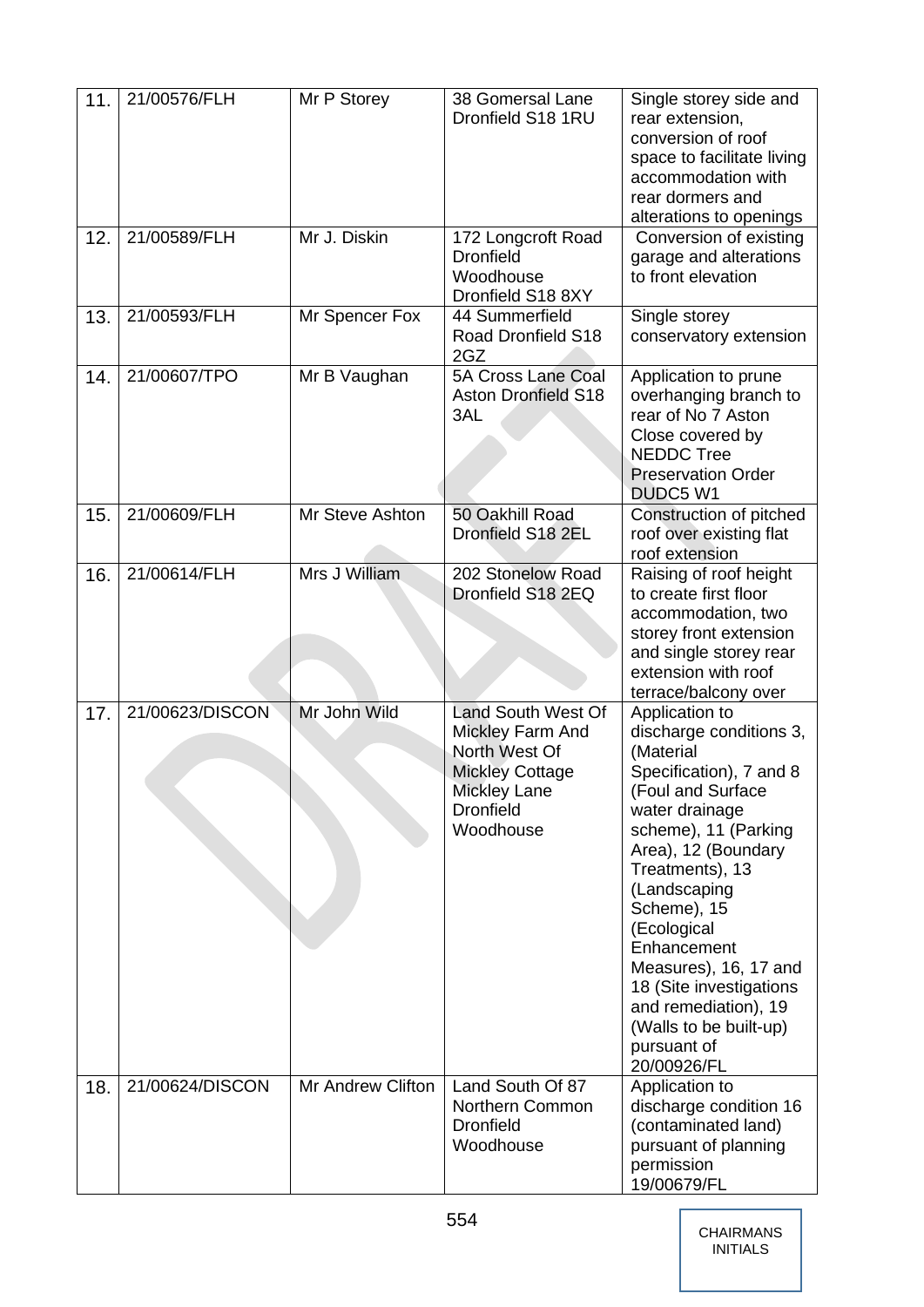| 19. | 21/00626/TPO   | Ms Andrea<br>Owenov              | 19 High Street<br>Dronfield S18 1PX                                     | Application to fell 1no<br>Ash Tree (T1) and 1no<br>Lime Tree (in group<br>G1) within TPO<br>number 69                                                                                                                                                                                                                         |  |
|-----|----------------|----------------------------------|-------------------------------------------------------------------------|--------------------------------------------------------------------------------------------------------------------------------------------------------------------------------------------------------------------------------------------------------------------------------------------------------------------------------|--|
| 20. | 21/00645/OL    | Mrs Sally Davies-<br>Kohle       | 190 Carr Lane<br><b>Dronfield</b><br>Woodhouse<br>Dronfield S18 8XD     | Outline application (all<br>matters reserved<br>except access) for the<br>erection of 2no.<br>detached dwellings<br>with garages<br>(Conservation Area                                                                                                                                                                         |  |
| 21. | 21/00650/FLH   | Mr And Mrs J<br>Webb             | 1 Cruck Close<br><b>Dronfield</b><br>Woodhouse S18<br>8QX               | Application for a brick<br>and wooden fence -<br>replacement boundary<br>fence                                                                                                                                                                                                                                                 |  |
| 22. | 21/00667/FLH   | Mr D Wyles                       | 5 Holbein Close<br>Dronfield S18 1QH                                    | Two storey side<br>extension single storey<br>rear extension                                                                                                                                                                                                                                                                   |  |
| 23. | 21/00678/FLH:  | Mr Joe Andrews                   | 47 Barnes Avenue<br><b>Dronfield</b><br>Woodhouse<br>Dronfield S18 8YF  | Application for a single<br>storey wrap around<br>side and rear extension                                                                                                                                                                                                                                                      |  |
| 24. | 21/00679/TPO   | Mr Ted Firth                     | 27 Holmesdale<br><b>Close Dronfield</b><br>S18 2EZ                      | Felling of 1 Sycamore<br>tree and replanting with<br>suitable native<br>replacement covered<br>by DUDC Tree<br><b>Preservation Order 98</b><br>G2:                                                                                                                                                                             |  |
| 25. | 21/00701/FL    | Paul Stanton                     | 179A Stubley Lane<br><b>Dronfield</b><br>Woodhouse<br>Dronfield S18 8YN | Application to vary<br>condition 2 (approved<br>plans) of planning<br>permission<br>18/00932/FL<br>Demolition of existing<br>garage and conversion<br>and changes of use fo<br>barn to form a new<br>dwelling and erection<br>of 1no new dwelling<br>with detached garages<br>(Affecting the setting<br>for a Listed Building) |  |
| 26. | 21/00709/FLH   | Mr I Welch                       | 80 Fletcher Avenue<br>Dronfield S18 1RX                                 | Proposed 2 storey side<br>extension and single<br>storey rear<br>extension                                                                                                                                                                                                                                                     |  |
| 27. | 21/00711/CATPO | <b>Dronfield Town</b><br>Council | 7 Church Street<br>Dronfield S18 1QB                                    | Application to fell a<br>group of conifers and<br>self-set sycamore<br>saplings adjacent to<br>retaining wall within<br>Dronfield conservation<br>area                                                                                                                                                                         |  |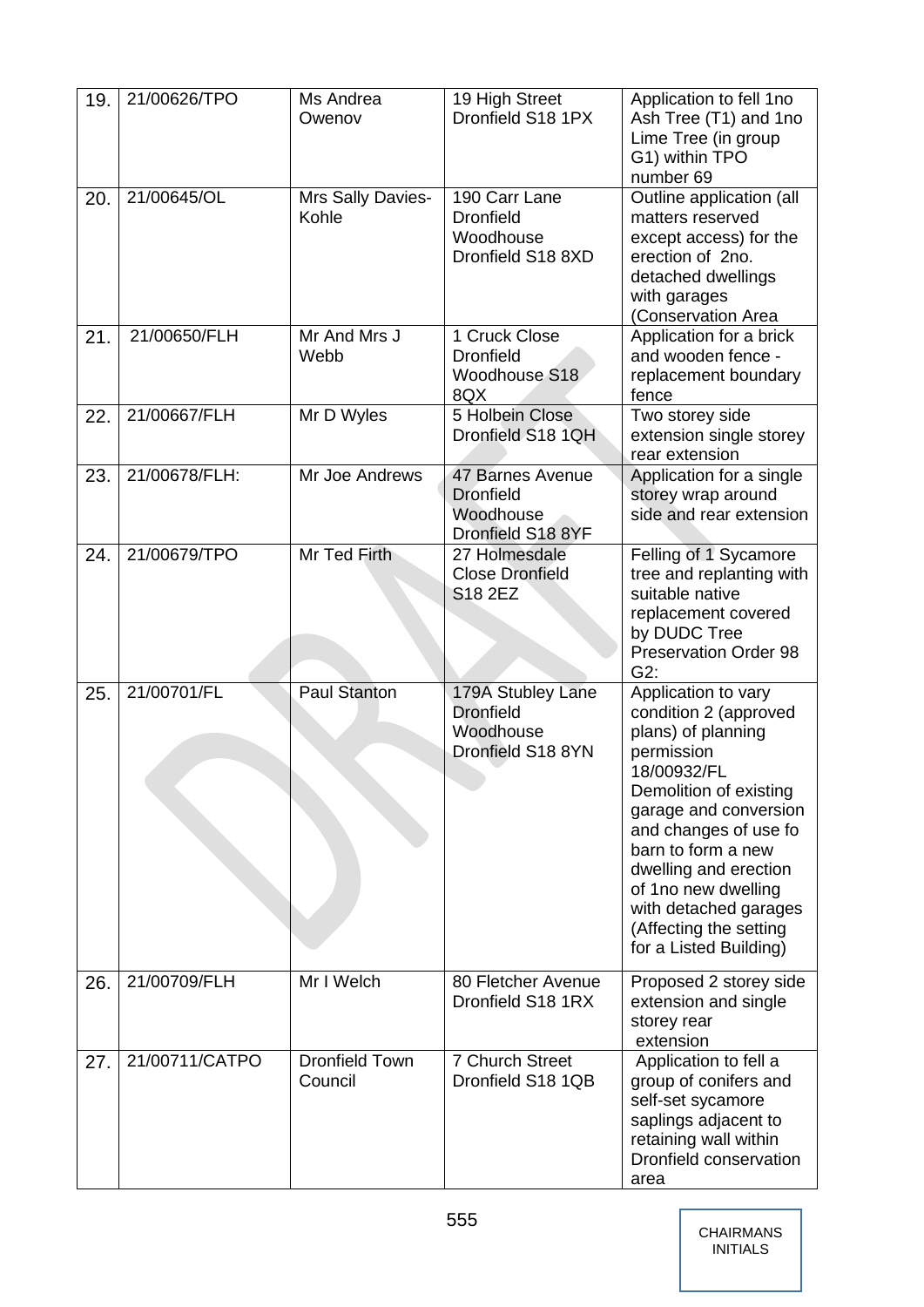| 28. | 21/00723/TPO | Mr Malcolm<br>Charlton | 11 Dalbury Road<br><b>Dronfield</b><br>Woodhouse<br>Dronfield S18 8YT | Application to crown<br>thin by 20-25% and<br>lightly crown reduce<br>1no Maple tree<br>Covered by NEDDC<br><b>Tree Preservation</b><br>Order<br>103 pt1 (T12) |  |
|-----|--------------|------------------------|-----------------------------------------------------------------------|----------------------------------------------------------------------------------------------------------------------------------------------------------------|--|
| 29. | 21/00756/FLH | <b>Mrs Susan Burke</b> | 105 Carr Lane<br><b>Dronfield</b><br>Woodhouse<br>Dronfield S18 8XF   | Application for the<br>retention of additional<br>side facing windows<br>pursuant of<br>20/00550/FLH                                                           |  |
| 30. | 21/00759/TPO | Mr Ted Firth           | 18 Sherwood Place<br>Dronfield S18 8PB                                | Application to fell 4no<br>Lime trees covered by<br>TPO 103 Pt3<br>(G11)                                                                                       |  |
| 31. | 21/00761/FLH | Goult                  | 83 Hollins Spring<br><b>Avenue Dronfield</b><br><b>S18 1RP</b>        | Application for<br>extension over existing<br>garage                                                                                                           |  |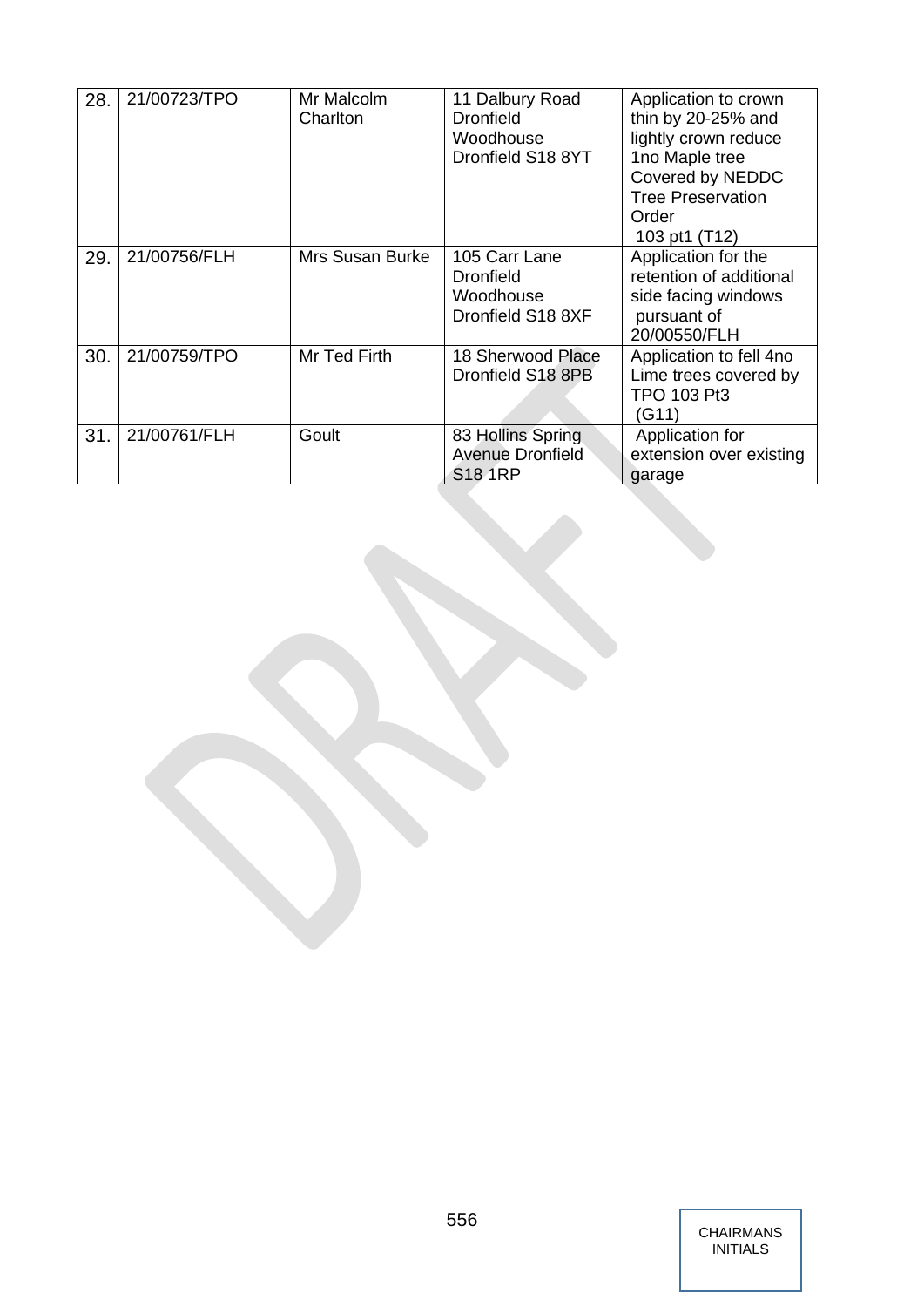Date: 22/06/2021

#### Time: 13:56

#### **Dronfield Town Council**

#### **BANK ACCOUNT-NO1**

#### List of Payments made between 01/05/2021 and 31/05/2021

| Date Paid  | Payee Name                            | Reference         | Amount Paid Authorized Ref | <b>Transaction Detail</b>        |
|------------|---------------------------------------|-------------------|----------------------------|----------------------------------|
| 04/05/2021 | <b>Water Plus</b>                     | ddr               | 52.62                      | Water-S/Low Field 22.1-15.4.21   |
| 04/05/2021 | <b>Water Plus</b>                     | ddr2              | 441.03                     | Water Cliffe Park 20.1-15.4.21   |
| 04/05/2021 | <b>Water Plus</b>                     | ddr3              | 95.85                      | Water-S/L Cricket 18.1-16.4.21   |
| 05/05/2021 | NEDDC - CHURCH ST CAR PARKddr4        |                   | 140.00                     | Rates - Church Street 21/22      |
| 05/05/2021 | <b>NEDDC CLIFF PARK</b>               | ddr5              | 494.00                     | Rates - Gos Lodge 21/22          |
| 05/05/2021 | NEDDC - DRONFIELD                     | ddr6              | 150.00                     | Rates-Dron Woodhouse 21/22       |
| 05/05/2021 | <b>NEDDC - CIVIC HALL</b>             | ddr7              | 2,495.00                   | Rates - Civic Hall 21/22         |
| 05/05/2021 | <b>NEDDC - COAL ASTON</b>             | ddr8              | 439.00                     | Rates - Coal Aston 21/22         |
| 05/05/2021 | <b>Water Plus</b>                     | ddr9              | 34.28                      | Water-Bowing CP 22.1-17.4.21     |
| 06/05/2021 | BACS P/L Pymnt Page 2792              | <b>BACS Pymnt</b> | 28.94                      | BACS P/L Pymnt Page 2792         |
| 09/05/2021 | <b>HSBC Bank Plc</b>                  | ddr10             | 6.50                       | <b>Bank Charges Account Fee</b>  |
| 10/05/2021 | <b>HSBC Bank Plc</b>                  | ddr11             | 45.36                      | Electromic bank charges March    |
| 10/05/2021 | OPUS - 42 Cemetery Road (Lodge ddr12  |                   | 175.14                     | Electric - Cem Lodge Mar/Apr     |
| 10/05/2021 | <b>TALKTALK DIRECTDEBIT</b>           | ddr13             | 29.00                      | Works Svs Broadband - May 21     |
| 11/05/2021 | <b>Plusnet PLC</b>                    | ddr14             | 52.43                      | Broadband Civic - May 21         |
| 11/05/2021 | <b>NEST - May Deductions</b>          | <b>NEST</b>       | 540.09                     | <b>NEST - May Deductions</b>     |
| 12/05/2021 | <b>PHS Group Plc</b>                  | ddr15             | 143.18                     | Sanitary Disposal 15.5-14.8.21   |
| 12/05/2021 | 02 Direct Debit                       | ddr16             | 84.68                      | Mobile Phones - April 21         |
| 12/05/2021 | Gamma Business Communications ddr6    |                   | 116.36                     | Telephones Office - April 21     |
| 13/05/2021 | <b>Water Plus</b>                     | ddr5              | 210.07                     | Water C/A Field 6.1-27.4.21      |
| 14/05/2021 | <b>HSBC May Salaries</b>              | <b>MAYWAGES</b>   | 18,590.35                  | <b>HSBC May Salaries</b>         |
| 17/05/2021 | <b>Business Stream</b>                | ddr17             | 153.94                     | Water-C/A Field 10.12.20-27.4.   |
| 17/05/2021 | <b>NEDDC Cemetery Lodge</b>           | ddr18             | 686.00                     | Rates - Cemetery 21/22           |
| 17/05/2021 | <b>NEDDC - WORKS UNIT</b>             | ddr19             | 484.00                     | Rates-Works Unit 21/22           |
| 17/05/2021 | <b>Water Plus</b>                     | ddr4              | 48.97                      | Water - Works Unit 9.1-30.4.21   |
| 18/05/2021 | FuelGenie                             | ddr20             | 286.16                     | <b>Fuel for Vehicles - April</b> |
| 18/05/2021 | ARGOS (Gift Vouchers)                 | ddr2              | 30.00                      | Easter Egg Vouchers              |
| 18/05/2021 | <b>ACAS</b>                           | ddr3              | 285.00                     | Acas - Managers course           |
| 18/05/2021 | ARGOS (Gift Vouchers)                 | ddr4              | 10.00                      | Easter Egg Voucher               |
| 18/05/2021 | Amazon                                | ddr5              | 34.99                      | <b>Induction Loop Headset</b>    |
| 18/05/2021 | Aspli Safety Ltd                      | ddr6              | 128.97                     | Eco Toilet Rolls x 36            |
| 20/05/2021 | <b>Contract Natural Gas Ltd</b>       | ddr21             | 14.74                      | Gas - Gosforth Lodge April       |
| 20/05/2021 | <b>Contract Natural Gas Ltd</b>       | ddr22             | 173.84                     | Gas -Stonelow - April            |
| 21/05/2021 | <b>British Gas Trading Ltd</b>        | ddr23             | 564.97                     | Gas - Civic Hall April           |
| 21/05/2021 | Spitfire Network Services Ltd         | ddr24             | 39.60                      | Alarm Line Rental - May          |
| 21/05/2021 | <b>IRIS Payroll Solutions Ltd</b>     | ddr25             | 22.85                      | Auto enrolment package - April   |
| 21/05/2021 | <b>OPUS - Cliffe Park</b>             | ddr               | 958.42                     | Electric C/Park - April          |
| 21/05/2021 | <b>OPUS - Small Pavillion Stone</b>   | ddr2              | 12.30                      | Electric Sml Pav SL April        |
| 21/05/2021 | <b>OPUS - Main Pavillion Stonelow</b> | ddr3              | 84.03                      | Electric-Main Pav SL April       |
| 21/05/2021 | <b>OPUS - Coal Aston Pavilion</b>     | ddr4              | 13.07                      | Eelctric-C/A Pav April           |
| 21/05/2021 | <b>OPUS - Church Street</b>           | ddr5              | 7.79                       | Electric-Church St April         |
| 21/05/2021 | <b>OPUS</b> - Civic Hall              | ddr6              | 283.15                     | Electric-Civic Hall April        |
| 21/05/2021 | <b>OPUS - Small Pavillion Stone</b>   | ddr7              | 88.83                      | Electric - Sml Pav SL April      |
| 24/05/2021 | BACS P/L Pymnt Page 2805              | <b>BACS Pymnt</b> | 11,649.46                  | BACS P/L Pymnt Page 2805         |
| 24/05/2021 | Personnel Advice & Solutions L        | ddr26             | 120.00                     | Personnel advice services May    |
| 24/05/2021 | <b>Cathedral Leasing Ltd</b>          | ddr27             | 265.18                     | 3 x Nappy Bins - May-Jul         |
| 25/05/2021 | BACS P/L Pymnt Page 2808              | <b>BACS Pymnt</b> | 5.134.80                   | BACS P/L Pymnt Page 2808         |
|            |                                       |                   |                            |                                  |

Page 1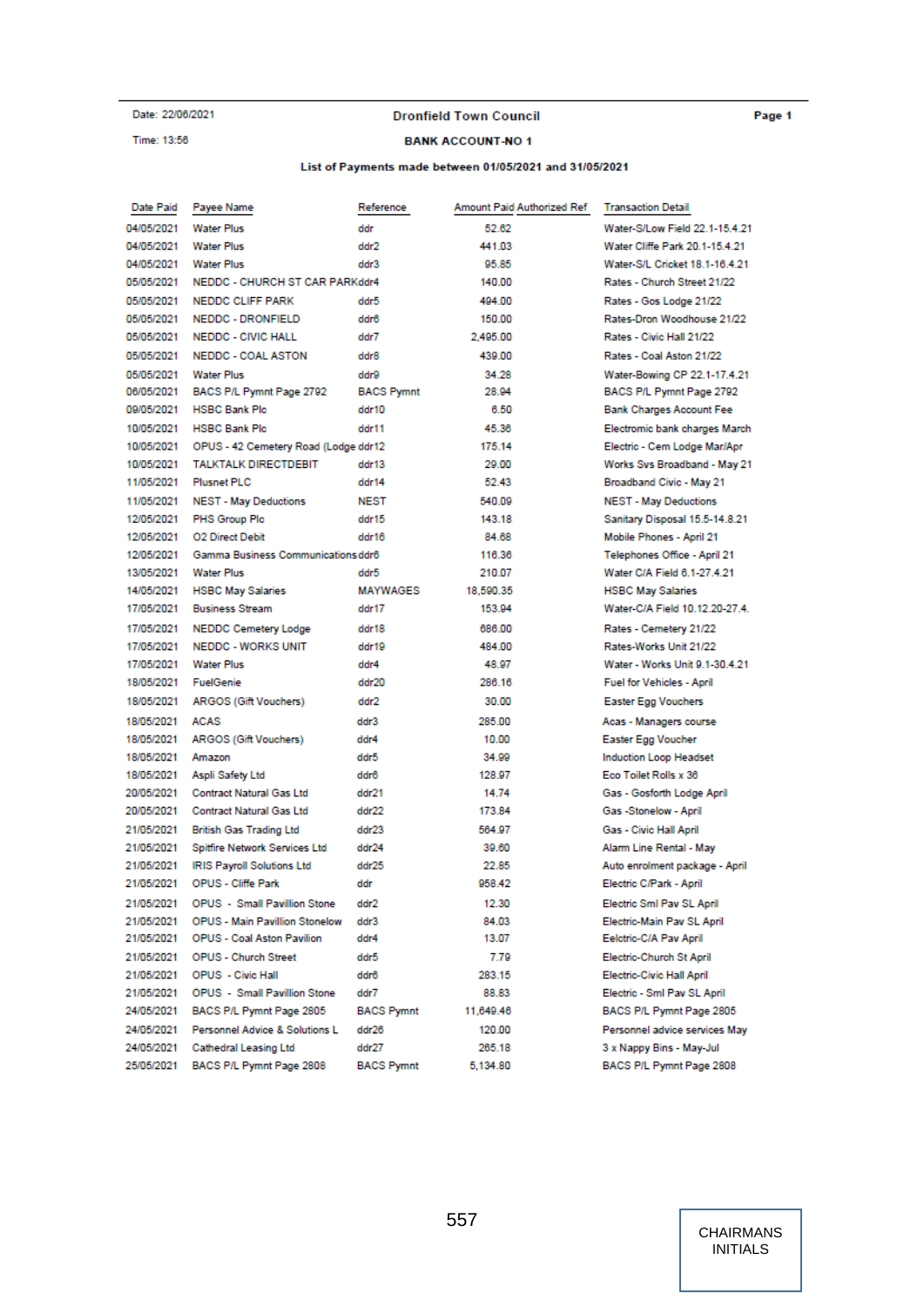# Date: 22/06/2021

Time: 13:56

## **Dronfield Town Council**

#### Page 2

#### **BANK ACCOUNT-NO1**

#### List of Payments made between 01/05/2021 and 31/05/2021

| Date Paid  | Payee Name                | Reference | Amount Paid Authorized Ref | <b>Transaction Detail</b>  |
|------------|---------------------------|-----------|----------------------------|----------------------------|
| 26/05/2021 | <b>IDMobile</b>           | ddr       | 6.00                       | Mobile-Office May 21       |
| 26/05/2021 | <b>IDMobile</b>           | ddr2      | 6.00                       | Mobile-Office May          |
| 26/05/2021 | British Gas Trading Ltd   | ddr3      | 7.91                       | Gas - Works Unit-April     |
| 28/05/2021 | Post Office Ltd           | ddr       | 5,726.93                   | Tax & NI - April 21        |
| 28/05/2021 | Westfield Health Direct D | ddr29     | 47.10                      | Westfield deductions - May |
|            |                           |           |                            |                            |

**Total Payments** 51,738.88

> CHAIRMANS INITIALS